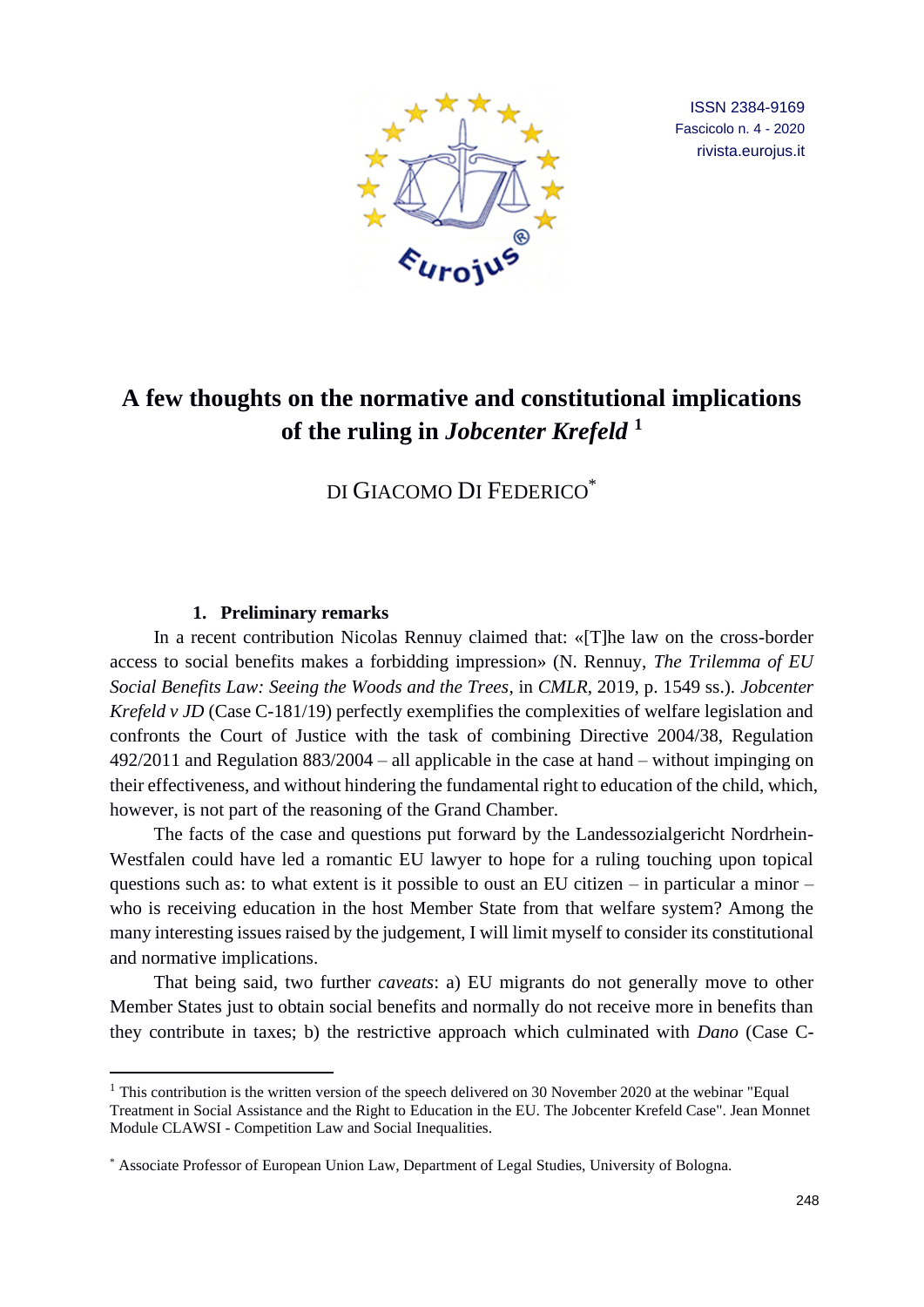333/13) cannot be assessed without bearing in mind the sensitive area of social assistance and the effects of the economic crisis.

#### **2. Some considerations on the reasoning of the Court**

In *Jobcenter Krefeld*, the Court of Justice has effectively removed the apparent precedence accorded in *Dano* and *Alimanovic* (Case C-67/14) to the requirements stipulated in Directive 2004/38 and ultimately affirmed the right to equal access to social assistance by EU citizens, minors of a primary carer for their education who has no entitlement under that Directive.

In *Jobcenter Krefeld*, the highest attainable level of individual protection is ensured by (simply) applying Regulation 492/2011 instead of Directive 2004/38, which was also applicable *ratione personae* to Mr. JD on the basis of Art. 14(4)(b). In this regard, it is perhaps worth mentioning that whilst usefully invoked in *Ibrahim* (Case C- 310/08) and *Teixeira* (Case C-480/08), Regulation 492/2011 was not addressed in *Alimanovic* despite the fact that the applicant was also the primary carer of her two minor children in education and thus could benefit from Article 10, which, again, entitles the children of an EU citizen who have settled in a Member State to reside there in order to attend general educational courses regardless of whether the parent who exercised rights of residence as a migrant worker is no longer economically active. And it's precisely the ECJ's refusal in *Alimanovic* to follow the suggestion of AG Wathelet to address the Regulation *motu proprio* that triggered the questions of the referring judge (Opinion, case C-181/19, paras 117-122). This distinctive feature, to be honest, was also evoked by AG Pitruzzella in his Opinion in *Jobcenter Krefeld* (para 44).

At para 71 of the judgment, the Court underscores the importance for EU citizens of being able to rely on both the Directive and the Regulation, which are not mutually exclusive. To hold otherwise would mean that primary carers like Mr. JD might be discouraged from seeking work in a host Member State if they risked being excluded from the right to equal treatment. Here the Court could have perhaps made reference to the aim to combat social exclusion, foster wellbeing, ensure education and promote integration. I shall resume this argument briefly hereafter.

For the time being, I would like to insist on the subjective element of the case. It will be remembered that, in contrast with prior case law, *Dano* makes personal intention, attitude and professional qualification relevant when assessing entitlement to social assistance under Directive 2004/38 or Regulation 883/2004. As pointingly argued by Ségolène Barbou des Places, EU institutions «develop their understanding of "good" and "bad" citizens and extend less rights to the latter» (S. Barbou des Places, *«Integration»*, in L. Azoulai, S. Barbou des Places, E. Pataut (eds.), *Constructing the Person: Rights, Roles, Identities in EU law*, Oxford-Portland, Oregon, 2016, p. 25 ss.). *Jobcenter Krefeld* supports this reading. Indeed, at para. 68 – in a perhaps unnecessary, but significant, distinguishing effort – the ECJ seems to value the fact that, contrary to Ms. Dano, Mr. JD will most likely not become an excessive burden for the German welfare system or, better, that for him the chances of being engaged in a working activity are reasonably acceptable; a quite comforting message for the Member States.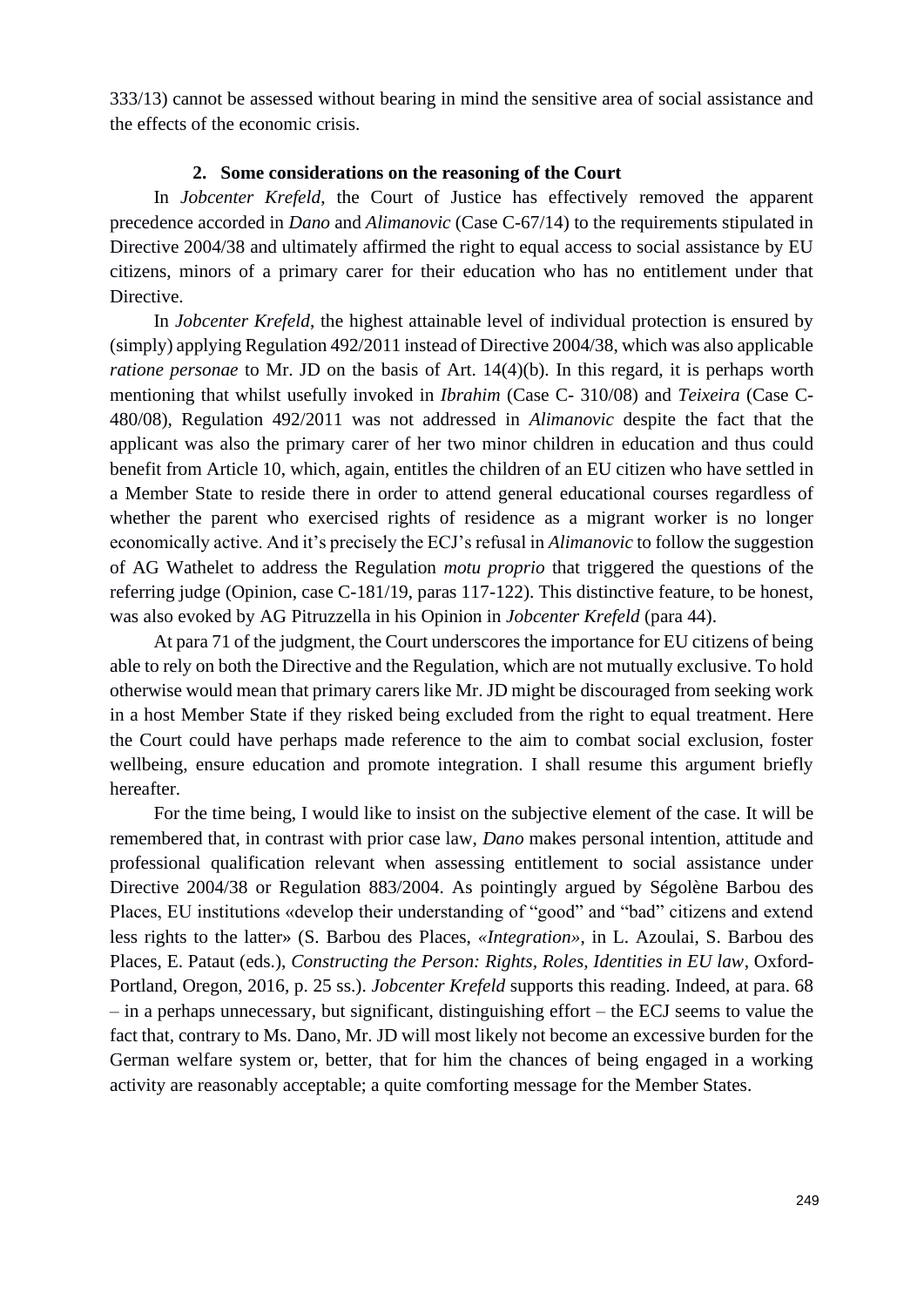#### **3. Constitutional and normative implications of the judgement**

If *Dano* can be traced to the trend that Eleanor Spaventa has characterized as «an apparent retreat from the Court's original vision of citizenship in favour of a minimalist interpretation [...] firmly locating the responsibility for the most vulnerable individuals in society with the state of origin» (E. Spaventa, T*he Impact of Articles 12, 18, 39 and 43 of the EC Treaty on the Coordination of Social Security Systems*, in Y. Jorens (ed.) *50 Years of Social Security Coordination. Past – Present -Future*, Luxembourg, 2010, p. 112 ss.), *Jobcenter Krefeld*, can be understood as setting the highest possible level of individual protection in the given circumstances while reassuring the Member States that no additional burden will be imposed upon their welfare systems.

Assuming that, save when the inactive mobile citizen has never worked in the host Member State, Regulation 492/2011 will always offer sufficient protection to the child in education (independently of the applicability of Directive 2004/38), the ECJ should always verify whether the conditions laid down in Art. 10 obtain. *Alimanovic* proves that the status of worker must be taken seriously if minors are to be effectively protected and offered the opportunity to pursue and complete their education in the same Member State. In truth, also in light of precedents like *Baumbast* (Case C-413/99), Art. 10 of Regulation 492/2011 can be seen as a provision implementing Art. 24(3) of the Charter – according to which «[E]very child shall have the right to maintain on a regular basis a personal relationship and *direct contact with both his or her parents*, unless that is contrary to his or her interests» (emphasis added) – and a provision that guarantees the effectiveness of the rights enshrined in Arts. 7 (family life) and 14 of the Charter (Right to education) through equal access to social assistance, protected under Art. 34 of the Charter. And, *en passant*, let me add that the solution envisaged in the Worker's Regulation (Regulation (EU) No 492/2011) seems to strike the right balance between the potential expenses for the welfare systems of the Member States and the right to remain in the host country since, on the one side, the latter only lasts until the child is in education, and, on the other, abuse of law cases are not covered by Art. 10 (*Jobcenter Krefeld*, paras. 75-76).

Discarding any federal solution to the problem, with uniform social standards, an EU funded unemployment benefit scheme or even a single social assistance system, it remains to be seen whether and how the EU Legislator will react. In this regard, *Jobcenter Krefeld* appears to contradict the stance adopted by the Commission in its proposal to revise the coordination of social security systems of 2016 (COM/2016/0815 final). Here, quite paradoxically, the Commission admits – precisely on the basis of the line of the German cases *Dano*, *Alimanovic* and *Garcia-Nieto* (Case C-299/14) – the exclusion of economically inactive citizens from all social benefits, irrespective of their qualification as social assistance or social security. This would be done by adding a second paragraph to the equal treatment provision contained in Art. 4 of Regulation 883/2004 by stating that: «[A] Member State may require that the access of an economically inactive person residing in that Member State to its social security benefits be subject to the conditions of having a right to legal residence as set out in Directive 2004/38/EC».

In truth, this normative solution would be difficult to combine with the Union's objectives to combat social exclusion (Art. 3(3) TEU, Arts. 9 and 151(1) TFEU) as well as with Arts. 7, 14, 24 and 34(3) of the EU Charter of Fundamental Rights. This constitutional dimension, however, does not emerge from *Jobcenter Krefeld*. In his Opinion AG Pitruzzella limits himself to mentioning family life enshrined in Art. 7 of the Charter as a hermeneutical parameter for